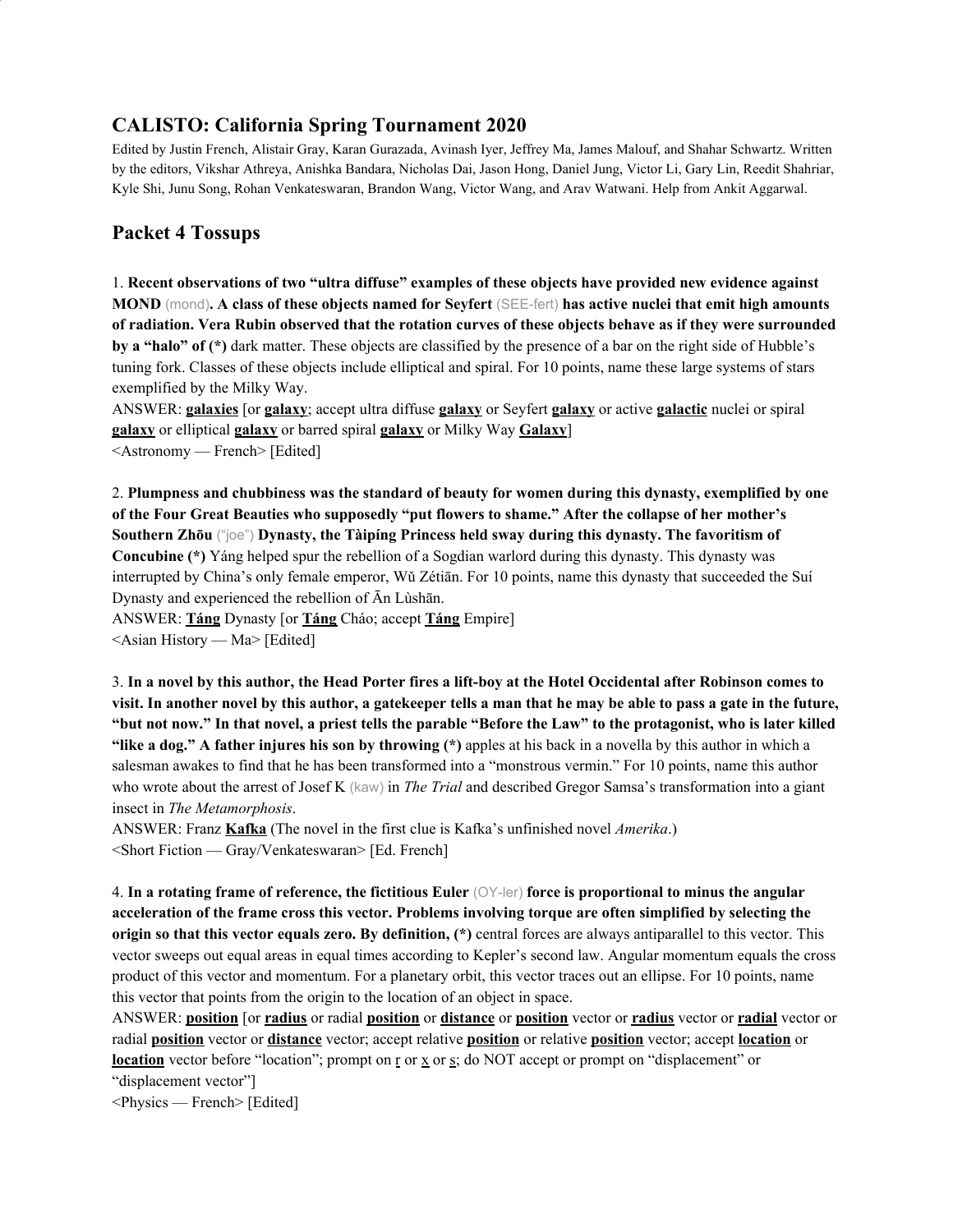5. **Indices that measure this phenomenon are commonly derived from market baskets. The increase in transaction costs due to this phenomenon drives shoe-leather costs. The federal funds rate was dramatically increased to combat this phenomenon in the Volcker shock. Real variables, unlike nominal variables, account for this phenomenon. Although the (\*)** Phillips curve posited a stable inverse relationship between this phenomenon and unemployment, this phenomenon increased *with* stagnation during the 1970s. Zimbabwe suffered extremely high rates of this phenomenon in the early 21st century. For 10 points, name this phenomenon in which currency loses its value.

ANSWER: **inflation** [accept **hyperinflation** or **stagflation** or **inflation** rate; accept **deflation** or **disinflation** before "shoe-leather"]

<Economics — Shahriar> [Ed. French]

6. In a film set in this city, a man declares "it is all an illusion" in a surrealist sequence at the Club Silencio. Betty Elms helps the amnesiac "Rita" recover her identity in a film titled after a street in this city by David Lynch. In another film set in this city, Jules quotes Ezekiel 25:17 before unloading a clip in Brett, who had **stolen a (\*)** briefcase from Marsellus Wallace. A film set in this city opens by panning over stopped cars listening to different radio stations before the beginning of the number "Another Day of Sun." For 10 points, name this setting of *Pulp Fiction*, *Mulholland Drive*, and *La La Land*, the center of the American film industry. ANSWER: **Los Angeles** [or **LA**; accept **Hollywood** or **Santa Monica**] <Film — French> [Edited]

7. Members of this group were routed by Lumbee Native Americans in the Battle of Hayes Pond. The rape **and murder of Madge Oberholtzer was committed by a leader of this group, D. C. Stephenson. Woodrow** Wilson controversially showed a film in the White House glorifying this group,  $(*)$  The Birth of a Nation. The second iteration of this organization was founded on Stone Mountain by William Joseph Simmons, who proclaimed himself its "Grand Wizard." For 10 points, name this white supremacist organization whose members wear white robes and burn crosses.

ANSWER: **Ku Klux Klan** [or **KKK**; accept the First **KKK** or the Second **KKK** or the **Invisible Empire** of the South]

<US History — Hong> [Edited]

8. This author wrote, "Tomorrow... is darkness. / Joy today!" at the end of a poem in which he tells a band to "play, plAY, PLAY!" In a poem by this author, a mother explains, "it's had tacks in it" and "splinters" and **"boards torn up" after telling her son, "life for me ain't been no (\*)** crystal stair." In another poem, this author described being "lulled… to sleep" by one of the title things, which are "older than the flow of human blood in human veins." That poem concludes, "My soul has grown deep like the rivers." For 10 points, name this Harlem Renaissance poet of "The Negro Speaks of Rivers."

ANSWER: Langston **Hughes** (The first poem is "Harlem Night Club"; the second poem is "Mother to Son.") <Poetry — French> [Edited]

9. **Late in life, this artist painted nudes on wine bottles to create works like** *Femme-bouteille* (fem boo-"TIE")**.** This artist painted clouds onto a death mask of Napoleon in The Future of Painting. A painting by this artist includes a copy of The Narrative of Arthur Gordon Pym and depicts his patron Edward James looking into a mirror that reflects the back of his head. This artist of  $(*)$  Not to be Reproduced depicted a train emerging out of a fireplace in *Time Transfixed*. This artist's *The Treachery of Images* contains a caption translating to "This is not a pipe." For 10 points, name this Belgian surrealist.

ANSWER: René **Magritte** [or René François Ghislain **Magritte**]

<Painting — Venkateswaran> [Ed. Malouf]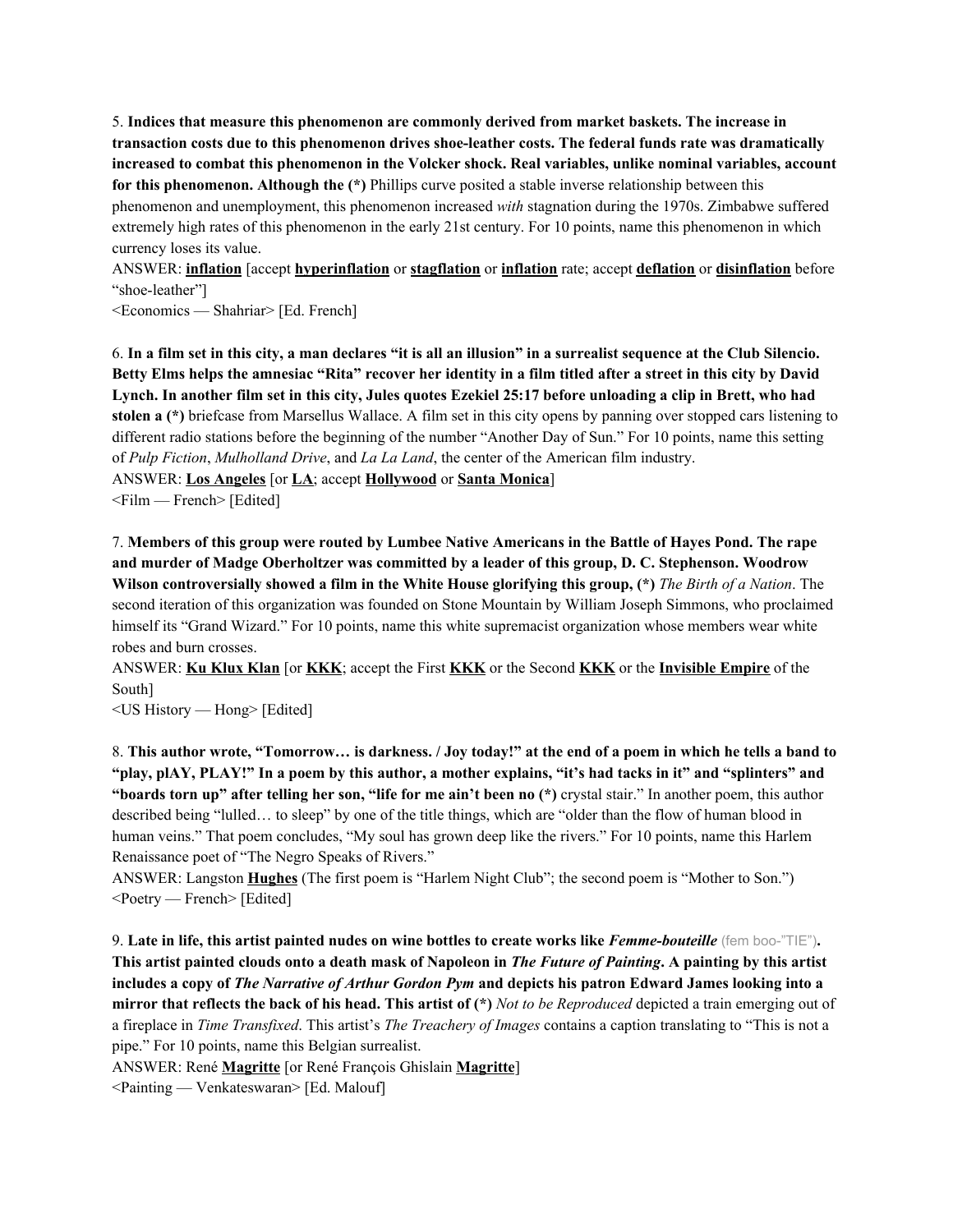10. In 2016, a player was suspended from this team for misconduct like delaying a game by changing gloves and calling an opposing team "a bunch of cowards." Chants of "Zika" were directed at that player on this **team. A member of this team celebrated by mockingly drinking from an imaginary (\*)** teacup during a win over England. This team defeated Thailand thirteen to zero in the first game of a 2019 international tournament that this team won. For 10 points, name this national team for which Alex Morgan and Megan Rapinoe played during the 2019 Women's World Cup.

ANSWER: **United States** women's national soccer team [or **US**A women's national soccer team or **USWNT**]  $\leq$ Pop Culture — Gray> [Edited]

11. In one form of this religion, prayers are written on colorful rectangular cloth pieces and hung on strings. The Bon Religion was succeeded by that form of this religion, which refers to its rulers as "Rinpoche" (REEN-po-cheh)**." In one form of this religion, the Bardo Thodol is used for funerary rites. Giant golden prayer wheels of this religion are located at the (\*)** Potala Palace. The leader of this religion's Red Hat sect fled to Nepal after he was exiled from his homeland in 1959. That leader is Tenzin Gyatso, the fourteenth Dalai Lama. For 10 points, name this religion whose Tibetan form is part of its Mahayana sect.

ANSWER: **Buddhism** [accept Tibetan **Buddhism** or Vajrayana **Buddhism** or Mahayana **Buddhism** or Tantric **Buddhism**; prompt on Yellow Hat sect or Red Hat sect before "red" by asking, "What overall religion is the sect part of?"]

<Religion — Li/Dai> [Ed. Venkateswaran]

12. A drug commonly used against this pathogen is a competitive inhibitor that stops a certain enzyme from cleaving sialic acid. A homotrimeric glycoprotein found in this pathogen is named for its ability to bind red **blood cells together. Oseltamivir can be used against this pathogen. Antigenic shift in this virus's surface proteins hemagglutinin and neuraminidase are responsible for its (\*)** high mutation rate, which makes it necessary for this virus's vaccines to be updated twice a year. Subtypes of this virus include H5N1 and H1N1. For 10 points, name this common virus which comes in "avian" and "swine" varieties.

ANSWER: **influenza** virus [or **flu** or swine **flu** or avian **flu** or **influenza** A or **influenza**virus A or **influenza** B or **influenza**virus B; prompt on Orthomyxoviridae; do NOT accept or prompt on "influenza C" or "influenzavirus C" or "influenza D" or "influenzavirus D"]

<Biology — Bandara> [Ed. Gurazada]

13. **One of these locations was connected by underground tunnels to the largest gathering space of** worshippers of Mithras. An enlarged copy of the Farnese Hercules was discovered in one of these locations. People in one of these locations used a strigil after applying olive oil. The Aqua Antoniniana aqueduct was **built to provide water to one of these buildings named for (\*)** Caracalla. In these buildings people would enter the caldarium, or"hot plunge," followed by the frigidarium, or "cold plunge." For 10 points, name these buildings which Romans frequented in order to clean themselves.

ANSWER: Roman **bathhouse**s [accept Roman **bath**s or **thermae** or **Bath**s of Caracalla; prompt on Mithraeum] <Ancient/Classical History — Hong> [Edited]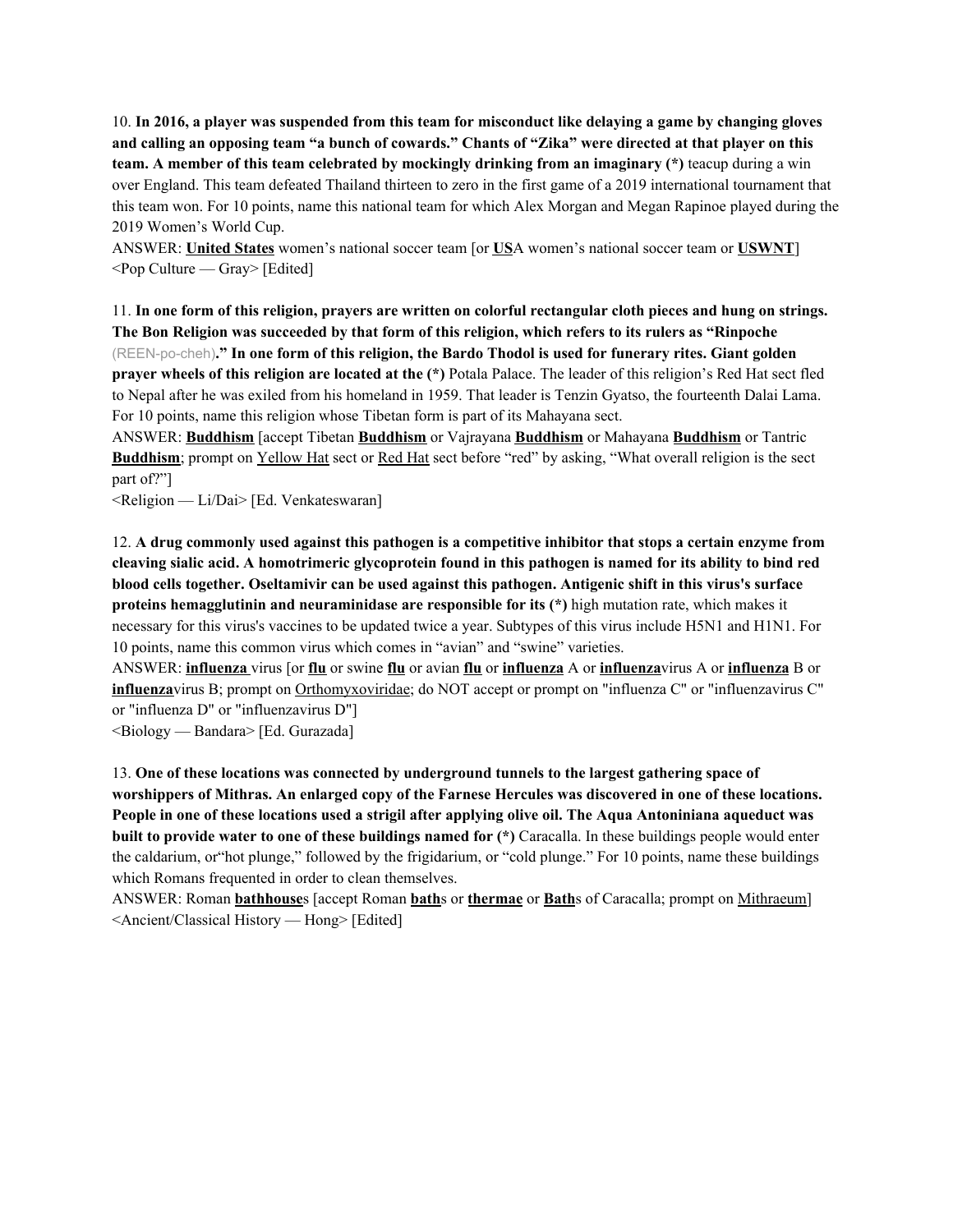14. This text is sometimes titled after an incipit describing its hero, "Surpassing all other kings." A man in this text travels twelve "double hours" through a dark tunnel to a forest where he rashly destroys the Stone Men. In this text, a snake sheds its skin and becomes young after stealing a magic (\*) herb that a hero in this text retrieved from the bottom of the ocean. The title character of this text journeys to the Cedar Forest where he slays the ogre Humbaba. At the beginning of this text, the temple prostitute Shamhat seduces the wild man Enkidu. For 10 points, name this text about a king of Uruk (OO-ruk) who seeks immortality, an ancient Sumerian epic. ANSWER: *The Epic of Gilgamesh* [or *The Epic of Bilgamesh* or *The Epic of Bilgames*; accept *Shutur al sharri* or *He who saw the deep* or *He who saw the abyss* or *He who saw the unknown* or *Sha naqba imuru*; accept *Surpassing all other kings* before "Surpassing all other kings"]

<Mythology — French> [Edited]

15. In a novel by this author, a man finds a "strong and handsome" name in the Bible, prompting him to name his daughter Pilate ("pilot"). In another novel by this author, a group of women watch an apparition disappear after Mr. Bodwin is attacked with an icepick. A bag of stolen gold eventually leads to a battle **between Guitar and (\*)** Milkman Dead in a novel by this author, who also wrote a novel in which a ghost haunts 124 Bluestone Road years after Sethe (SETH-uh) kills her infant daughter to save her from slavery. For 10 points, name this recently-deceased African-American author of *Song of Solomon*, *The Bluest Eye*, and *Beloved.* ANSWER: Toni **Morrison** [or Chloe Anthony Wofford **Morrison** or Chloe Ardelia **Wofford**] <Long Fiction — Schwartz> [Edited]

16. Sergei Prokofiev included a four-cello chorale in the finale of his symphony of this number, which is in **B-flat major. Only the strings and harp play in the "Adagietto" movement of Gustav Mahler's symphony of this number, which opens with a prominent trumpet solo in C-sharp minor. A symphony of this number subverts its home key by ending with twenty-nine bars of (\*)** C major chords. The opening motif of that C minor symphony of this number is called "Fate knocking at the door." For 10 points, name this number of the Beethoven symphony that opens with a (read slowly) "short-short-short-long" motif. ANSWER: **five** [or **5** or **fifth** symphony; accept other equivalents] <Classical Music — Ma> [Edited]

17. In this city, a pair of "grand" and "small" sister museums replaced a former "Palace of Industry." A park in this city contains a museum built in a former tennis court, as well as a museum of "Decorative Arts." A "Royal Bridge," one of the thirty-seven bridges over this city's central river, separates that park from a **different museum in this city with a (\*)** long glass roof over a central gallery. That museum in this city is housed in a Beaux-Arts (boh-zarr) styled former train station and is named after Orsay. A glass pyramid stands outside a museum in this city which contains the *Mona Lisa*. For 10 points, name this city that houses the Louvre. ANSWER: **Paris**

 $\leq$ Geography — Gray> [Edited]

18. This play's stage directions describe ambient music from a nearby club as a "blue piano." A character in this play attempts to hide her age by blocking out the light from a paper lantern. That character dances to the "Varsouviana" after confronting her husband Allan Grey about his homosexual affair. In this play, a game of **(\*)** poker is interrupted when Mitch's friend throws a radio out of a window. This play ends after a character admits that she has "always depended on the kindness of strangers" as she is taken to a mental hospital. For 10 points, name this play about Blanche's stay in Stella and Stanley Kowalski's home, written by Tennessee Williams.

ANSWER: *A Streetcar Named Desire* <Drama — Schwartz> [Edited]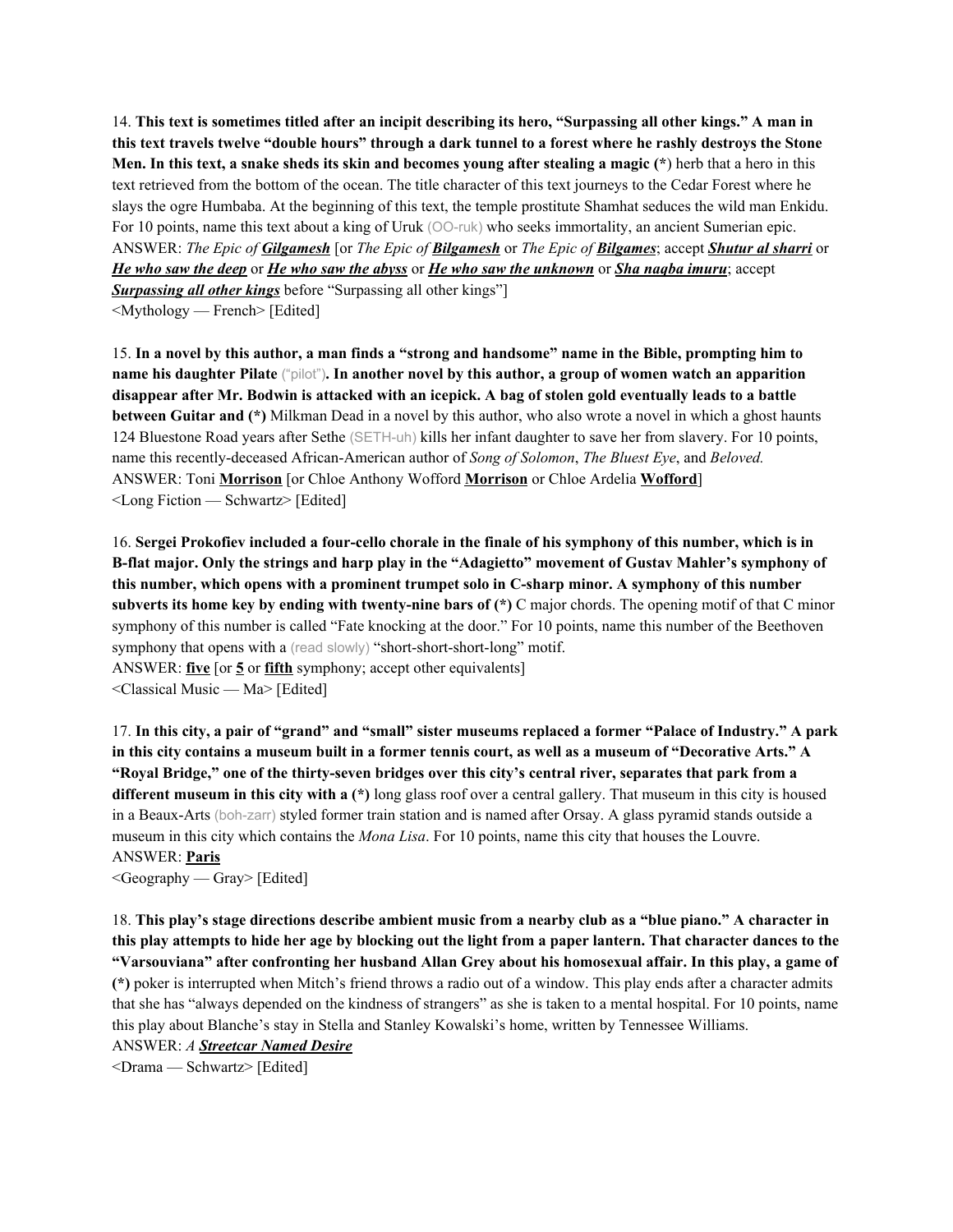19. One thinker from this city wrote a Socratic dialogue that states, "what benefits the enemy harms you..." A Republic based in this city was ended after Alessandro the Moor was appointed as the duke of this city. Giuliano, a member of this city's ruling family, died as part of an assassination attempt by the  $(*)$  Pazzi family. The Bonfire of the Vanities occurred in this city under the Dominican friar Girolamo Savonarola. An author from this city criticized its conquest of Pisa in *The Prince*. For 10 points, name this Italian city controlled by the Medici family, the home of Niccolò Machiavelli.

ANSWER: **Florence** [or **Firenze**; accept Republic of **Florence** or Duchy of **Florence**] (The treatise is Machiavelli's *The Art of War.*)

<European History — Ma> [Edited]

20. One form of this technique traps small molecules in pores of an adsorbent material such as polystyrene. In another form of this technique, a sample passes through a flame ionization detector after passing through a "carrier gas" such as helium. One form of this technique pumps a sample through a column filled with an **adsorbent material using a solvent at a very high pressure. In this technique, the (\*)** retention factor characterizes the distance travelled by a given compound. This technique uses a mobile phase to carry a mixture up the stationary phase, and it is often demonstrated using paper. For 10 points, name this technique named for the colored patterns formed by separating compounds.

ANSWER: **chromatography** [accept size-exclusion **chromatography** or **SEC** or gel-filtration **chromatography** or gel-permeation **chromatography** or **GPC** or molecular-sieve **chromatography** or gas **chromatography** or **GC** or high-performance liquid **chromatography** or high-pressure liquid **chromatography** or **HPLC** or column **chromatography** or paper **chromatography**]

<Chemistry — Gurazada> [Edited]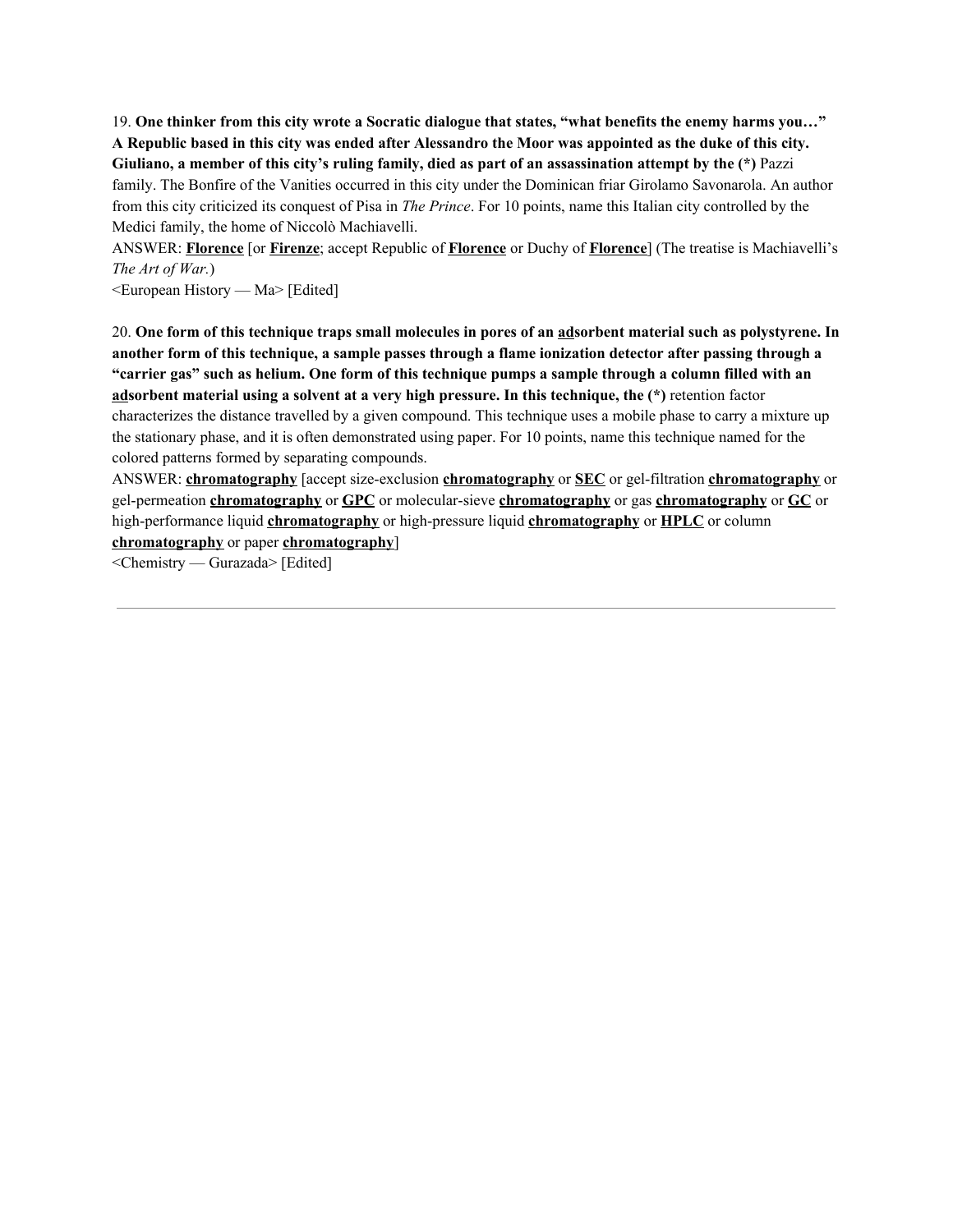## **Packet 4 Bonuses**

1. This monarch signed the treaty of Kucuk-Kaynarca (KUCH-uk kuh-NAR-juh), which gave her domain protection over all Christians of the Ottoman Empire. For 10 points each:

[10] Name this empress of Russia whose lovers included Grigory Potemkin and Grigory Orlov. She suppressed Pugachev's revolt.

ANSWER: **Catherine the Great** [or **Catherine II** or **Yekaterina Velikaya** or **Ekaterina Velikaya**; prompt on Catherine or Yekaterina or Ekaterina]

[10] Catherine signed the second partition of this country, which was once ruled by the Jagiellonian (yaw-gyuh-LOH-nee-uhn) Dynasty from Krakow.

ANSWER: **Poland** [or **Rzeczpospolita Polska** or Republika **Włoska**; accept **Poland**-Lithuania or **Polish-Lithuanian Commonwealth** ]

[10] This lover of Catherine the Great ruled Poland before it was partitioned. He suppressed the Kosciuszko (ko-SHOOSH-ko) uprising and passed reforms during the period of the Great Sejm (same).

ANSWER: Stanisław **Poniatowski** (STAH-nee-swaff pone-ya-TOFF-skee) [or **Stanisław II** Augustus] <European History — Iyer> [Edited]

2. For 10 points each, answer the following about G6PD (G-6-P-D) deficiency:

[10] The enzyme G6PD oxidizes this compound as the starting point of the pentose phosphate pathway. This compound can be produced by the action of hexokinase.

ANSWER: **glucose 6-phosphate** [or D-**glucose 6-phosphate** or D-**glucopyranose 6-phosphate** or the **Robison** ester; accept **glucose 6-phosphate** dehydrogenase; prompt on G6P or glucose phosphate]

[10] Ingestion of fava beans by those with G6PD deficiency causes hemolysis, the breakdown of "red" cells in this fluid. This fluid also contains plasma, platelets, and "white" cells.

ANSWER: **blood** [or **sanguine humor**; accept blood **serum**]

[10] G6PD deficiency makes individuals more suspect to hemolysis because the absence of the

NADPH (N-A-D-P-H) usually produced by G6PD inactivates glutathione, a compound of this type. Compounds of this type neutralize free radicals in the body, and they include vitamins E and C.

ANSWER: **antioxidant**s [prompt on **radical inhibitor**s]

 $\leq$ Biology — Gurazada> [Edited]

3. For 10 points each, answer the following about misuse of your data:

[10] The largest data breach in history was among customers of this credit reporting agency; free credit monitoring or up to \$125 cash were among settlement options for victims of that breach.

ANSWER: **Equifax** Inc.

[10] In 2018, it was revealed that Cambridge Analytica had harvested personal data from this company's social network partially for political purposes. That led to this company's CEO, Mark Zuckerberg, testifying to Congress. ANSWER: **Facebook**, Inc.

[10] Glenn Greenwald led reporting by this British newspaper with the *Washington Post* about Edward Snowden's leaked details of NSA surveillance, including the PRISM program's collection of phone metadata.

## ANSWER: The **Guardian**

<Current Events — Gray> [Edited]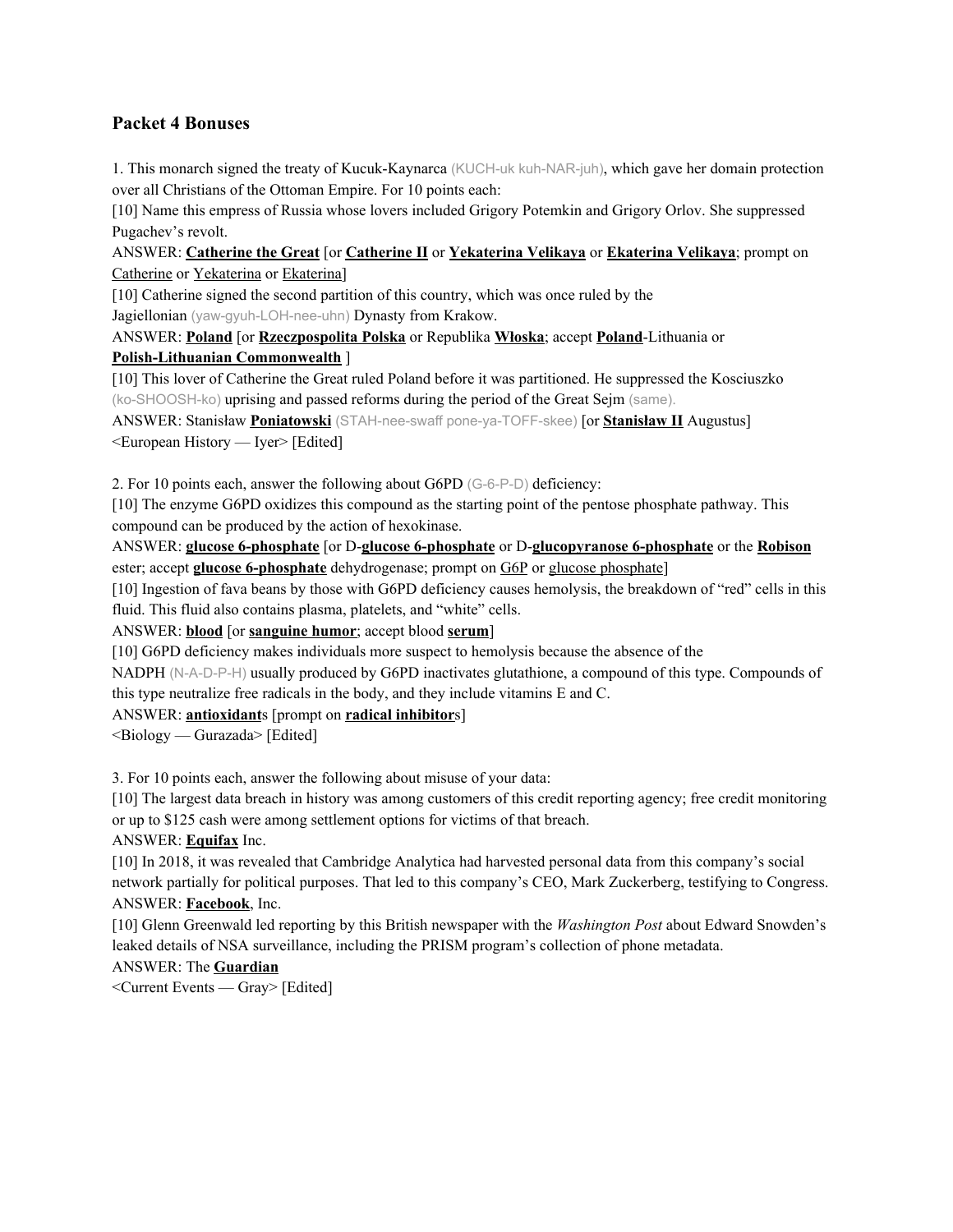4. Eugène Ysaÿe (ee-ZYE) wrote six solo sonatas for this instrument each dedicated to virtuosos of it like George Enescu (eh-NES-koo) and Fritz Kreisler. For 10 points each:

[10] Name this instrument. Pablo de Sarasate's *Zigeunerweisen* (zi-GOI-ner-"vie"-zen) is a showpiece for this instrument.

#### ANSWER: **violin**

[10] *Zigeunerweisen* contains instances of the left-hand variant of this technique denoted by a plus mark above the notes. Another variant of this technique is named for Bela Bartok.

ANSWER: **pizzicato** [or **pizz**; accept left-hand **pizzicato** or Bartok **pizzicato** or snap **pizzicato**]

[10] Another example of left-hand pizzicato is in this composer's Caprice No. 24 for solo violin. This violin virtuoso supposedly sold his soul to the devil in exchange for flawless technique.

#### ANSWER: Niccolò **Paganini**

<Classical Music — Ma> [Edited]

5. This woman ends her stories at cliffhangers to ensure that her husband Shahryar puts off killing her until the next day. For 10 points each:

[10] Name this woman. She is the primary narrator of a collection in which Morgiana saves Ali Baba from forty thieves by pouring boiling oil on them.

ANSWER: **Scheherazade** (shuh-"HAIR"-uh-zahd)

[10] Scheherazade is the narrator of this collection, which includes "Ali Baba and the Forty Thieves." Modern versions of this collection include fantastical stories about Sinbad the Sailor and Aladdin.

ANSWER: *One Thousand and One Nights* [or *Alf layla wa-layla* or the *Arabian Nights*]

[10] In the collection's story "The Three Apples," this ruler commands his vizier Ja'far to solve the murder of a young woman whose body was found cut up in a chest. In another story, this ruler pardons Attaf after reading his fate in a book.

ANSWER: **Harun** al-Rashid

<Short Fiction — Schwartz> [Ed. French]

6. According to Kurt Goldstein, who coined this term, "basic satisfaction" is a prerequisite for being in this state. For 10 points each:

[10] Give this psychological term for the "desire for self-fulfillment." Attaining peak experiences is generally seen as evidence for being in this state.

#### ANSWER: **self-actualization**

[10] Self-actualization occupies the highest level of a five-level "hierarchy of needs" which lays out motivations for human behavior and which was devised by this humanistic psychologist.

#### ANSWER: Abraham Harold **Maslow**

[10] This other humanistic psychologist developed a client-centered approach to therapy and the concept of unconditional positive regard, which he theorized would help build trust with the client.

ANSWER: Carl **Rogers**

<Psychology — Schwartz/Gray> [Edited]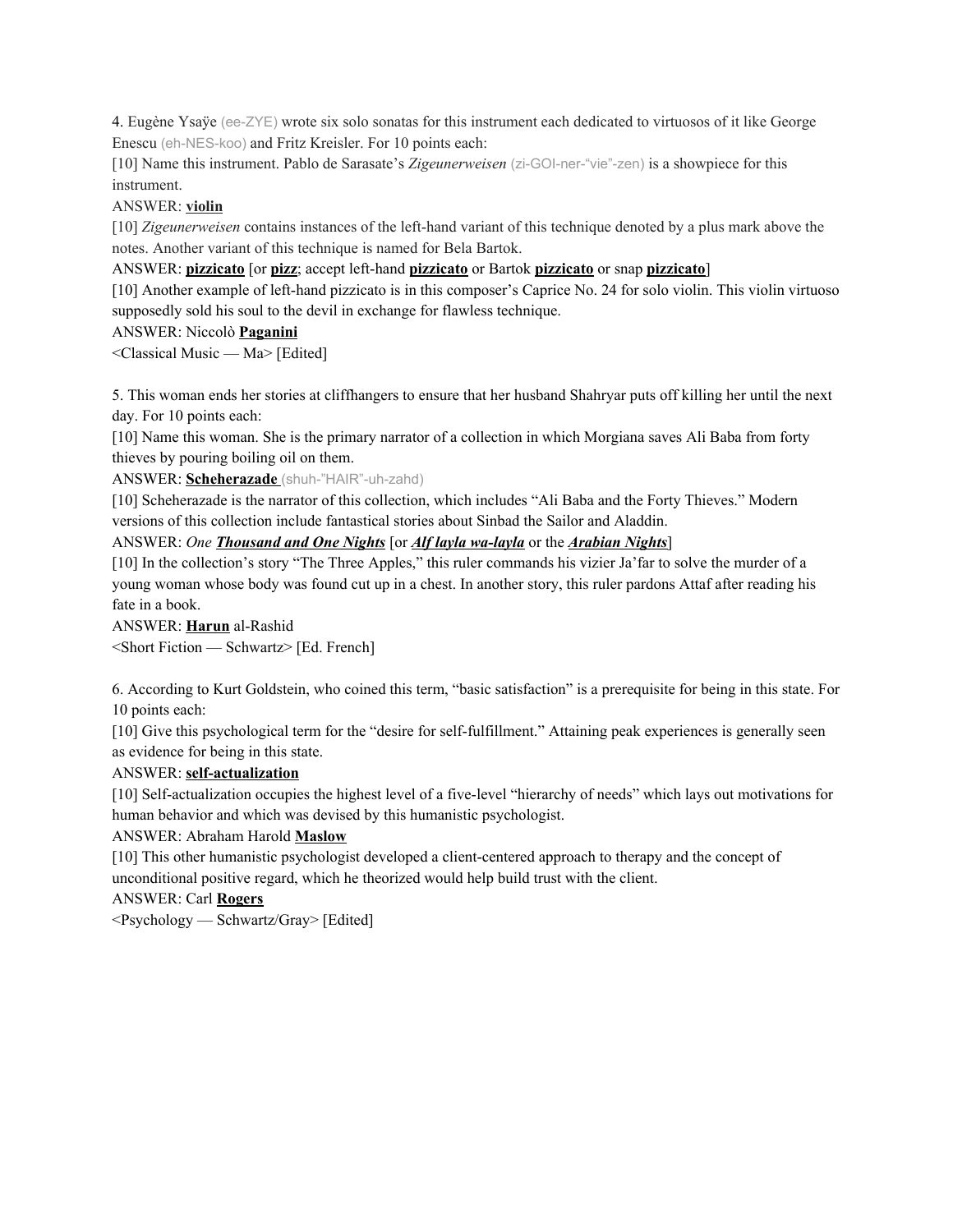7. People with this profession "kick [their] knees up" and "flap like a birdie" in the song "Step in Time." For 10 points each:

[10] Name this profession. Dick van Dyke's character sings that this profession is "as lucky can be" in a song that won the 1964 Academy Award for Best Original Song.

ANSWER: chimney-**sweep**

[10] Bert the chimney-sweep sings the song "Chim Chim Cher-ee" in this Disney musical about a magical nanny who sings "A Spoonful of Sugar" and "Supercalifragilisticexpialidocious" while looking after the Banks children. ANSWER: *Mary Poppins*

[10] The music for *Mary Poppins* was by this pair of brothers. This duo's other work for Disney includes the music for *Bedknobs and Broomsticks* and the song "It's a Small World (After All)."

ANSWER: the **Sherman** Brothers [accept Richard Morton **Sherman** and Robert Bernard **Sherman**] <Musicals — French> [Edited]

8. A specialized kind of this data structure has the properties that all children of red nodes are black and all nodes without children have equal black height. For 10 points each:

[10] Name this data structure with "red-black" and "AVL" (A-V-L) types that are self-balancing. All nodes in this type of directed acyclic graph have one incoming edge, except for one node which has none.

ANSWER: **tree**s [accept red-black **tree**s or AVL **trees** or Adelson-Velsky Landis **trees**; accept BUT DO NOT REVEAL binary search **tree**s]

[10] Red-black and AVL trees are varieties of a kind of tree named by analogy with this algorithm. That kind of tree requires that nodes be in sorted order, which is the property named after this algorithm.

ANSWER: **binary search** [prompt on search]

[10] Binary search itself operates on this data structure, in which elements are laid out in contiguous memory.

Elements in this data structure can be accessed with an integer index, often in square brackets after the variable. ANSWER: **array**s

<Computer Science — Gray> [Edited]

9. In this play, Richard quotes from "subversive" books in his love letters to Muriel McComber, but when he can't date her, he woos Belle instead. For 10 points each:

[10] Name this 1933 play about the Miller family's Fourth of July. It is subtitled for "ancient days when youth was young," and its title is a quote from the *Rubaiyat*.

ANSWER: *Ah, Wilderness!*

[10] This American author wrote the comedy *Ah Wilderness!* He also wrote *The Iceman Cometh* and *Long Day's Journey into Night*.

ANSWER: Eugene **O'Neill**

[10] In contrast to the Millers, this central family of *Long Day's Journey into Night* can *not* let go of the past. This family's matriarch, Mary, is addicted to morphine.

ANSWER: the **Tyrone**s

<Drama — Gray> [Ed. French]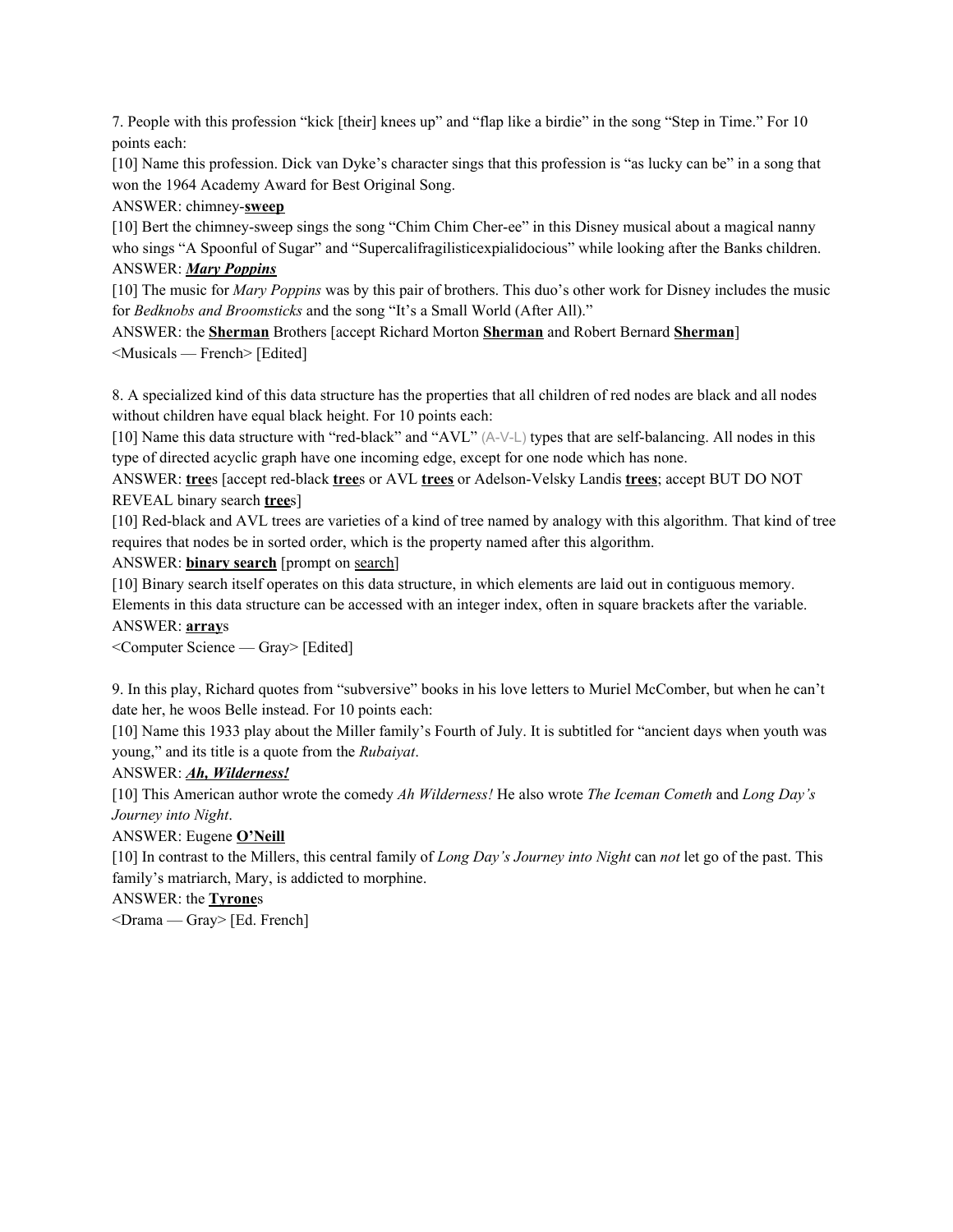10. The governor of California Leland Stanford was among the "Big Four," who were the largest shareholders in this company. For 10 points each:

[10] Name this company which, unlike a counterpart, primarily used Chinese labor to build a project eastward from Sacramento, California, to Promontory Point, Utah.

ANSWER: **Central Pacific** Railroad

[10] The Union Pacific and Central Pacific companies built the two legs of this project, which Leland Stanford completed by hammering a golden spike.

ANSWER: First **Transcontinental** Railroad [or **Overland Route**]

[10] After the construction of the railroad, the Union Pacific was implicated in a scandal named for this company, which had charged extortionately high rates for railroad construction paid for by the government.

ANSWER: **Crédit Mobilier** of America

<US History — Gray> [Edited]

11. For 10 points each, answer the following about Thevenin's (TAY-vuh-non's) theorem:

[10] Thevenin's theorem is used to simplify "black boxes" that represent parts of these things. These things are electrical networks that contain components such as wires and batteries.

#### ANSWER: electrical **circuits**

[10] Specifically, Thevenin's theorem converts a black box into two equivalent components: a voltage source and one of these circuit components. These components' namesake quantity is often indicated by colored bands. ANSWER: **resistor**s [accept **resistance**]

[10] Thevenin's theorem cannot be applied to circuits containing these components, which store energy in the magnetic field when current flows through.

## ANSWER: **inductor**s

<Physics — Shahriar> [Ed. Gurazada]

12. An origin story attributed to this hero describes a primordial being named "Protogonos" or "Phanes" (fuh-NEEZ) who emerged from a cosmic egg. For 10 points each:

[10] Name this hero from Greek mythology. This hero charmed Charon and Cerberus as he traveled to the underworld after his wife died of a snakebite.

### ANSWER: **Orpheus**

[10] Orpheus is the attributed author of a bizarre theogony that differs from traditional Greek mythology by stating that this god of wine became king of the gods after Zeus.

### ANSWER: **Dionysus**

[10] The traditional Greek theogony was described in this author's aptly-titled poem, *Theogony*. This poet also wrote *Works and Days*.

ANSWER: **Hesiod** <Mythology — French> [Edited]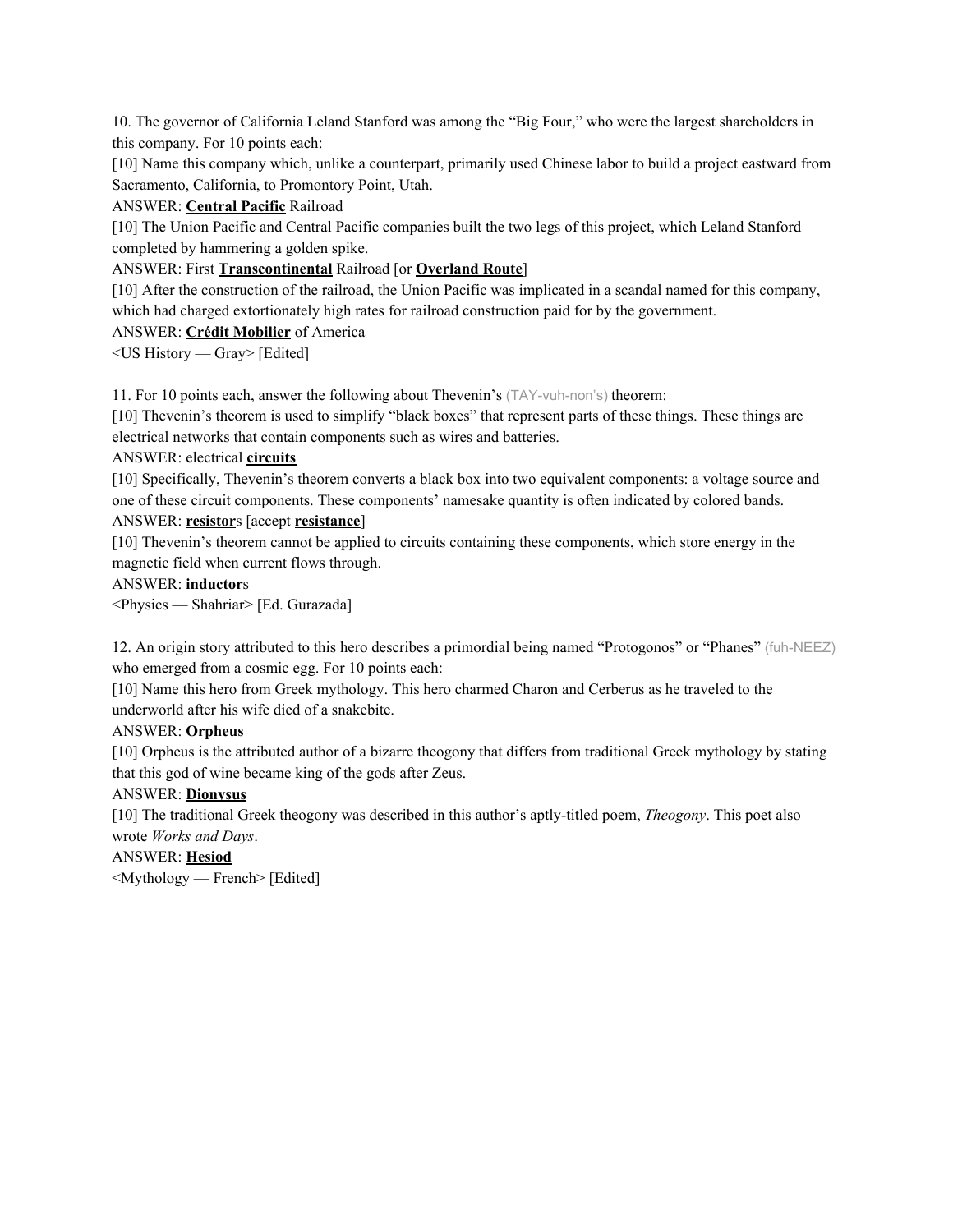13. One song written by this poet which has been proposed as a national anthem for his country asks "Is there for honest poverty" before answering with the refrain "A Man's A Man for A' That." For 10 points each:

[10] Name this poet who in another poem expressed regret that "man's dominion / Has broken nature's social union" after having accidentally destroyed its subject's house.

#### ANSWER: Robert **Burns** [or Rabbie **Burns**]

[10] That Burns poem written in Scots is addressed to this "wee, sleekit, cowrin, tim'rous beastie" with a "pannic in thy breastie."

### ANSWER: a **mouse** [accept "To a **Mouse**"]

[10] A love poem by Burns compares his love to a "red, red" one of these flowers "newly sprung in June." In *Romeo and Juliet*, Juliet remarks "that which we call" this flower "By any other name would smell as sweet."

## ANSWER: **rose**s

<Poetry — Gray> [Ed. French]

14. This conflict was caused in part by the Doctrine of Lapse, which allowed princely states to come under British control if they had no male heir. For 10 points each:

[10] Name this large-scale rebellion of Indian soldiers against British rule. After this rebellion, Britain took direct control of India.

## ANSWER: **Sepoy Mutiny** [or **First Indian War** of **Independence** or **Indian Insurrection** or **Indian Mutiny** of **1857**; accept **Revolt** or **Rebellion** in place of Mutiny]

[10] Leaders of the Sepoy Mutiny included the last Mughal emperor Bahadur Shah Zafar and Nana Saheb, the son of this Hindu empire's last Peshwa. This empire was founded by Shivaji and ruled most of India after the decline of the Mughals.

ANSWER: **Maratha** Empire [or **Maratha** Confederacy]

[10] Another cause of the Sepoy Mutiny was the greasing of rifle cartridges in the fat of pigs and this animal, which is considered sacred by Hindus.

ANSWER: **cow**s [or **cattle**]

<British/Commonwealth History — Athreya> [Edited]

15. For 10 points each, answer the following about hydrogen bonds:

[10] Hydrogen bonds occur between a partially positive hydrogen atom on one molecule and an atom on another molecule with this type of charge. Anions have this type of charge.

ANSWER: **negative** charge [accept **minus** charge or partial **negative** charge]

[10] Hydrogen bonds are far stronger than this other class of intermolecular forces, which occur due to temporary fluctuations in the electron distribution of atoms.

ANSWER: **London** dispersion forces [or London **dispersion** forces or **instantaneous dipole-dipole** forces; prompt on van der Waals forces or dipole-dipole forces]

[10] This class of molecules cannot form hydrogen bonds with each other despite having oxygen atoms, because the oxygen atom is connected to two carbon atoms.

ANSWER: **ether**s

<Chemistry — Schwartz> [Ed. Gurazada]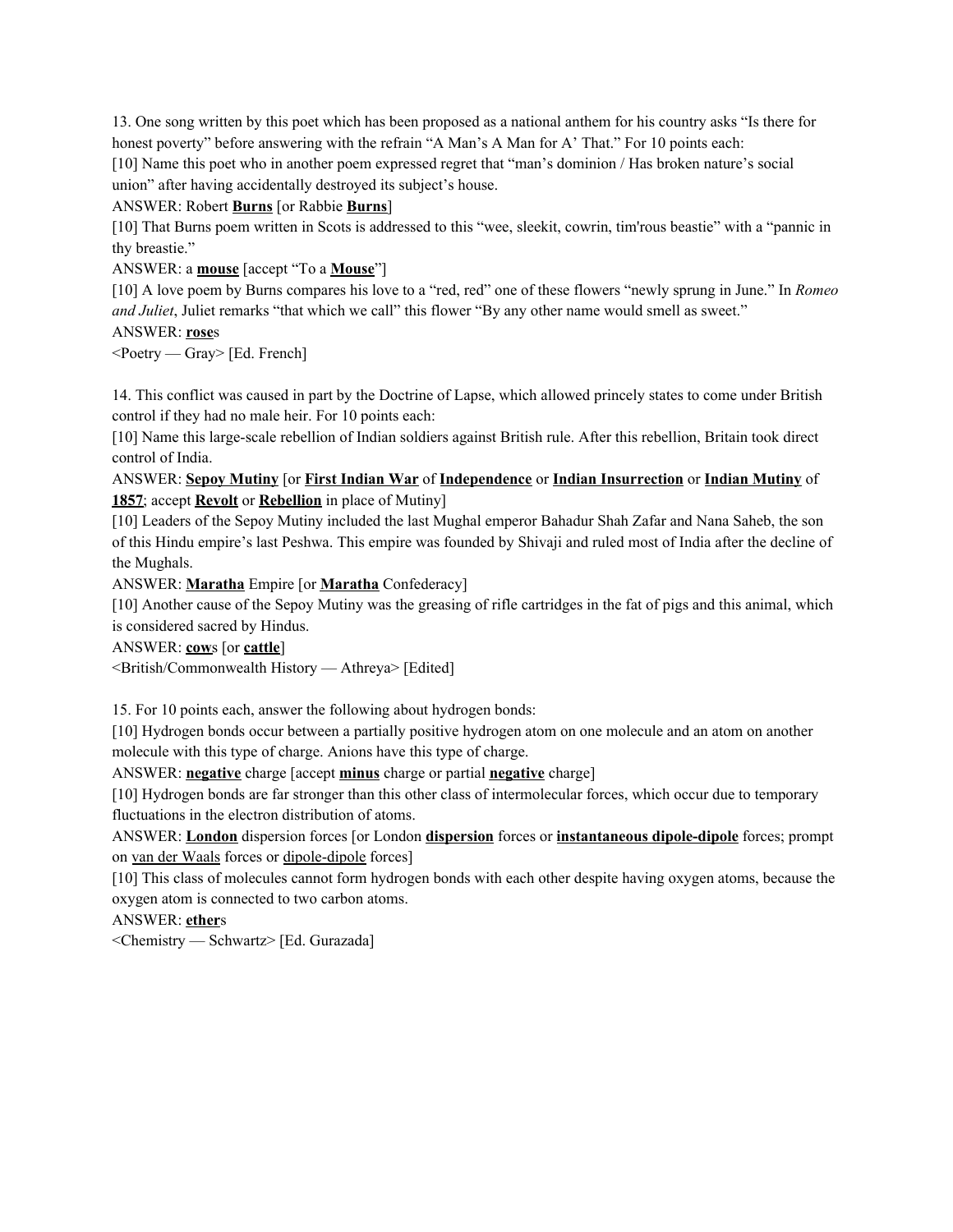16. An "Express" railway that was the first fully automated one on its continent was built for one event in this city with the theme "Man and his World." For 10 points each:

[10] Name this city. Moshe Safdie (mo-SHEH SAHF-dee) designed a "habitat" consisting of a cluster of prefabricated, modular apartments for a World's Fair hosted in this city.

#### ANSWER: **Montreal**

[10] The U.S. pavilion at Expo 67, now known as the "Biosphere," was designed in the shape of a geodesic dome by this architect. Carbon compounds that look like soccer balls or geodesic domes are named after this architect. ANSWER: Buckminster **Fuller**

[10] One of Fuller's favorite phrases, "Spaceship Earth," is now the name of a geodesic dome at Epcot, which is one of four theme parks in this Orlando resort which includes the Magic Kingdom.

ANSWER: **Disney World** [or the Walt **Disney World** Resort; do NOT accept or prompt on "Disneyland"] <Mixed/Other — Gray> [Edited]

17. This character is mocked for having a "Glove fulla vaseline." For 10 points each:

[10] Name this character. This man's wife breaks her neck and dies after she allows another character to feel her hair.

#### ANSWER: **Curley**

[10] Lennie accidentally kills Curley's wife in this novella. The migrant workers George and Lennie strive to own a farm and "live off the fatta the lan" in this novella by John Steinbeck.

#### ANSWER: *Of Mice and Men*

[10] In *Of Mice and Men*, Lennie is most excited about tending to these animals on the farm. At the end of the novel, he hallucinates about a gigantic one of these animals telling him that he "ain't fit to lick the boots of no [one of these animals]."

ANSWER: **rabbit**s [accept **hare**s or **bun**nies]

<Long Fiction — Venkateswaran> [Edited]

18. Critics argue whether this painter's inclusion of five extra vertebrae in a portrait of a woman was an error or an intentional distortion. For 10 points each:

[10] Name this artist who painted many orientalist nudes, including the circular *Turkish Bath* and *La Grande Odalisque*.

ANSWER: Jean-Auguste-Dominique **Ingres** (AANG)

[10] Ingres borrowed the pose for his *La Grande Odalisque* from this other painter's *Portrait of Madame Recamier*. This teacher of Ingres is better known for paintings like *The Death of Marat* and *Napoleon Crossing the Alps*. ANSWER: Jacques-Louis **David** (dah-VEED)

[10] Poets, philosophers, and artists surround a winged Nike crowning this person in Ingres's *Apotheosis of* [this person]. A Rembrandt painting depicts Aristotle "contemplating a bust" of this person.

ANSWER: **Homer** [or **Homer**os]

<Painting — Ma> [Edited]